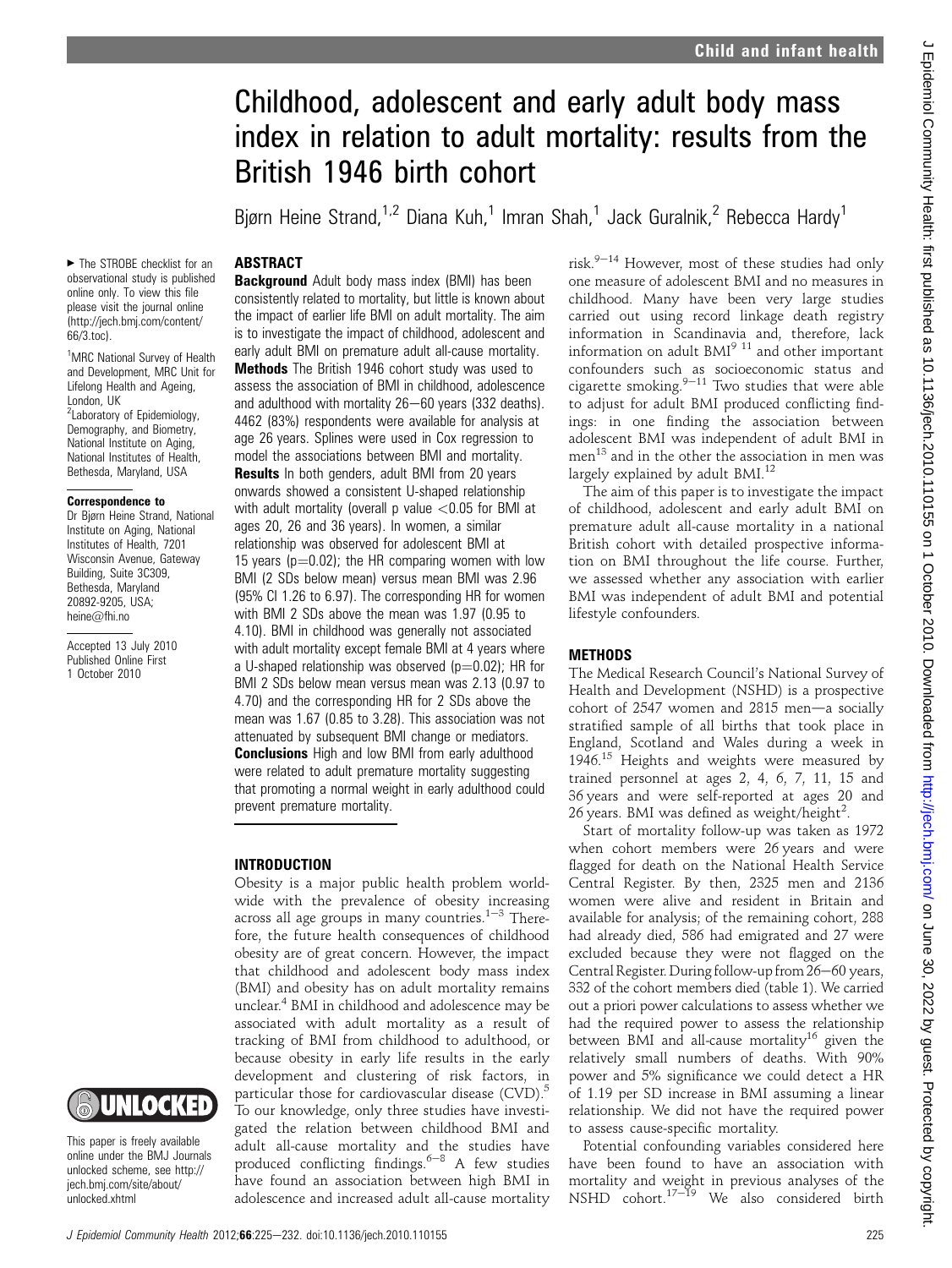| <b>Table 1</b> Birth weight, body mass index (BMI) ( $kg/m2$ ), BMI velocities |  |  |  |  |
|--------------------------------------------------------------------------------|--|--|--|--|
| and background variables                                                       |  |  |  |  |

|                                        | Men       |         |      | Women     |         |      |  |
|----------------------------------------|-----------|---------|------|-----------|---------|------|--|
|                                        | N (%)     | Mean*   | SD*  | N (%)     | Mean*   | SD*  |  |
| Total                                  | 2325 (52) |         |      | 2136 (48) |         |      |  |
| Birth weight (g)                       | 2316      | 3475    | 627  | 2126      | 3315    | 596  |  |
| BMI ( $kg/m2$ ) at age:                |           |         |      |           |         |      |  |
| 2 years                                | 1821      | 18.01   | 2.91 | 1630      | 17.66   | 2.91 |  |
| 4 years                                | 1999      | 16.33   | 1.94 | 1824      | 16.10   | 1.97 |  |
| 6 years                                | 1872      | 15.90   | 1.55 | 1710      | 15.75   | 1.73 |  |
| 7 years                                | 1890      | 15.88   | 1.56 | 1788      | 15.76   | 1.95 |  |
| 11 years                               | 1899      | 17.22   | 2.49 | 1778      | 17.53   | 3.21 |  |
| 15 years                               | 1768      | 19.55   | 2.85 | 1609      | 20.71   | 3.75 |  |
| 20 years                               | 1737      | 22.69   | 2.92 | 1661      | 21.91   | 3.36 |  |
| 26 years                               | 1795      | 23.61   | 3.40 | 1746      | 22.58   | 3.85 |  |
| 36 years                               | 1564      | 25.03   | 3.81 | 1574      | 23.80   | 4.98 |  |
| BMI velocity (kg/m <sup>2</sup> /year) |           |         |      |           |         |      |  |
| $4-7$ years                            | 1700      | $-0.15$ | 0.65 | 1592      | $-0.11$ | 0.66 |  |
| $7 - 15$ years                         | 1576      | 0.46    | 0.30 | 1459      | 0.61    | 0.37 |  |
| $15 - 26$ years                        | 1439      | 0.36    | 0.27 | 1388      | 0.18    | 0.30 |  |
| Father's social class                  |           |         |      |           |         |      |  |
| Professional/intermediate              | 475 (20)  |         |      | 435 (20)  |         |      |  |
| Skilled non-manual                     | 382 (16)  |         |      | 364 (17)  |         |      |  |
| Skilled manual                         | 659 (28)  |         |      | 634 (30)  |         |      |  |
| Partly skilled/unskilled               | 620 (27)  |         |      | 544 (25)  |         |      |  |
| Missing                                | 189 (8)   |         |      | 159(7)    |         |      |  |
| Education age 26 years                 |           |         |      |           |         |      |  |
| None                                   | 999 (43)  |         |      | 994 (47)  |         |      |  |
| Ordinary level                         | 315 (14)  |         |      | 490 (23)  |         |      |  |
| Advanced level                         | 845 (36)  |         |      | 509 (24)  |         |      |  |
| <b>Missing</b>                         | 166(7)    |         |      | 143(7)    |         |      |  |
| Lifetime smoking                       |           |         |      |           |         |      |  |
| Never smoker                           | 700 (30)  |         |      | 902 (42)  |         |      |  |
| Ex-smoker                              | 754 (32)  |         |      | 536 (25)  |         |      |  |
| Smoker                                 | 713 (31)  |         |      | 579 (27)  |         |      |  |
| <b>Missing</b>                         | 158(7)    |         |      | 119(6)    |         |      |  |
| Number of deaths                       | 195       |         |      | 137       |         |      |  |

\*Weighted, correcting for the sample design.

weight due to its association with postnatal growth. Birth weight to the nearest quarter of a pound was extracted from medical records within a few weeks of delivery and converted into kilograms. Social class in childhood was based on father's occupation when the cohort member was aged 4 years and classified as professional/intermediate, skilled non-manual, skilled manual or partly skilled/unskilled. Highest educational qualifications obtained by age 26 years were classified as advanced level secondary qualifications, ordinary level qualifications or no qualifications. Information on smoking status was available at 20 and 25 years and so a lifetime smoking variable was created (smoker, ex-smoker and non-smoker). Those with missing information were included as separate categories for each of these three latter confounding variables.

## Statistical methods

All analyses were weighted to account for the initial sampling procedure. Growth 'velocity' variables (change in BMI per year) were then calculated for various pre-defined periods of growth: childhood  $(4-7 \text{ years})$ , pubertal  $(7-15 \text{ years})$  and post-pubertal  $(15-26 \text{ years})$ . In order to facilitate the comparison of effects, BMI at each age and birth weight were standardised to have a mean of 0 and a variance of 1 separately for each sex. Cox's regression models were used to investigate the relationship between lifetime BMI and adult mortality for men and women

separately. For all models, the proportional hazards assumption was checked graphically. Follow-up time was from the cohort's 26th birthday in 1972 until the first of death, emigration or the end of March 2006 (the cohort's 60th birthday). If death had not occurred, follow-up was treated as censored.

We analysed BMI using a restricted cubic spline function with five knots,<sup>20</sup> since the associations were likely to be non-linear and in order to maximise the statistical power of the analyses. Analyses using Cole's index defining cut-off points for underweight, overweight and obesity in children<sup>21 22</sup> were also performed.

The predicted log hazard rates were presented graphically with 95% confidence bands across the whole BMI range. P-values were obtained comparing the spline model to the null model using a Wald test. For comparison purposes the predicted HRs of BMI at  $-2$ ,  $-1$ ,  $+1$  and  $+2$  SDs from the mean were compared to mean BMI at each age. Three separate models were fitted investigating the effect of change in BMI in different periods  $(4-7, 7-15$  and  $15-26$  years) on mortality. Each model included a BMI velocity and the baseline BMI for that velocity.

To assess whether any impact of childhood and adolescent BMI was independent of birth weight and to assess whether it was mediated by the later BMI trajectory, childhood BMI was successively adjusted for birth weight, childhood and adolescent BMI velocities and adult BMI (age 26 years). BMI at 15 and 20 years were adjusted for BMI at age 26 years. In final models we also adjusted for father's occupation, own educational level and smoking history. All these adjusted analyses were carried out on the sub-sample with complete data for all variables. Finally, we tested the association between BMI at age 36 years and all-cause mortality with mortality follow-up from 36 years. All analyses were conducted in Stata 10.1.<sup>20</sup>

# RESULTS

The BMI trajectory followed broadly the same pattern for men and women; BMI decreased from age 2 years to age 7 years, increased towards age 20 years and then levelled out but still increased towards age 36 years (table 1).

In women, BMI at age 4 years showed a U-shaped relationship with mortality ( $p=0.02$ ) (figure 1C and table 2). The HR comparing women with low BMI (2 SDs below the mean) to those of mean BMI (16.1 kg/m<sup>2</sup>) was 2.13 (95% CI 0.97 to 4.70). The HR for women with BMI 2 SDs above the mean was 1.67 (95% CI 0.85 to 3.28). BMI at age 2 years showed a similar pattern, but was not significant at the 5% level (figure 1A). In men, no significant overall association was found for BMI at ages 2 or 4 years. At age 4 years, male children with high BMI exhibited a lower mortality rate than those with lower BMI. BMI at ages 6, 7 and 11 years showed no overall association with adult mortality in men or women (figure  $1E-J$ ).

In female adolescents, high and low BMI at age 15 years increased the mortality risk ( $p=0.02$ ): low (2 SDs below mean) versus mean BMI: HR 2.96 (95% CI 1.26 to 6.97); high (2 SDs above mean) versus mean BMI: HR 1.97 (95% CI 0.95 to 4.10) (figure 1K and table 2). In male adolescents, lower BMI at age 15 years was associated with higher mortality risk, but the relationship was not significant.

BMI at ages 20, 26 and 36 years were related to mortality and the relationships were U-shaped in both sexes (figure  $1M-R$ ).

There were no statistically significant associations between BMI velocities and mortality risk (results not shown). In male adolescents, BMI gain from age  $7-15$  years was associated with decreased mortality rates (HR for 1 SD increase was 0.79, 95% CI 0.62 to 1.01;  $p=0.06$ ).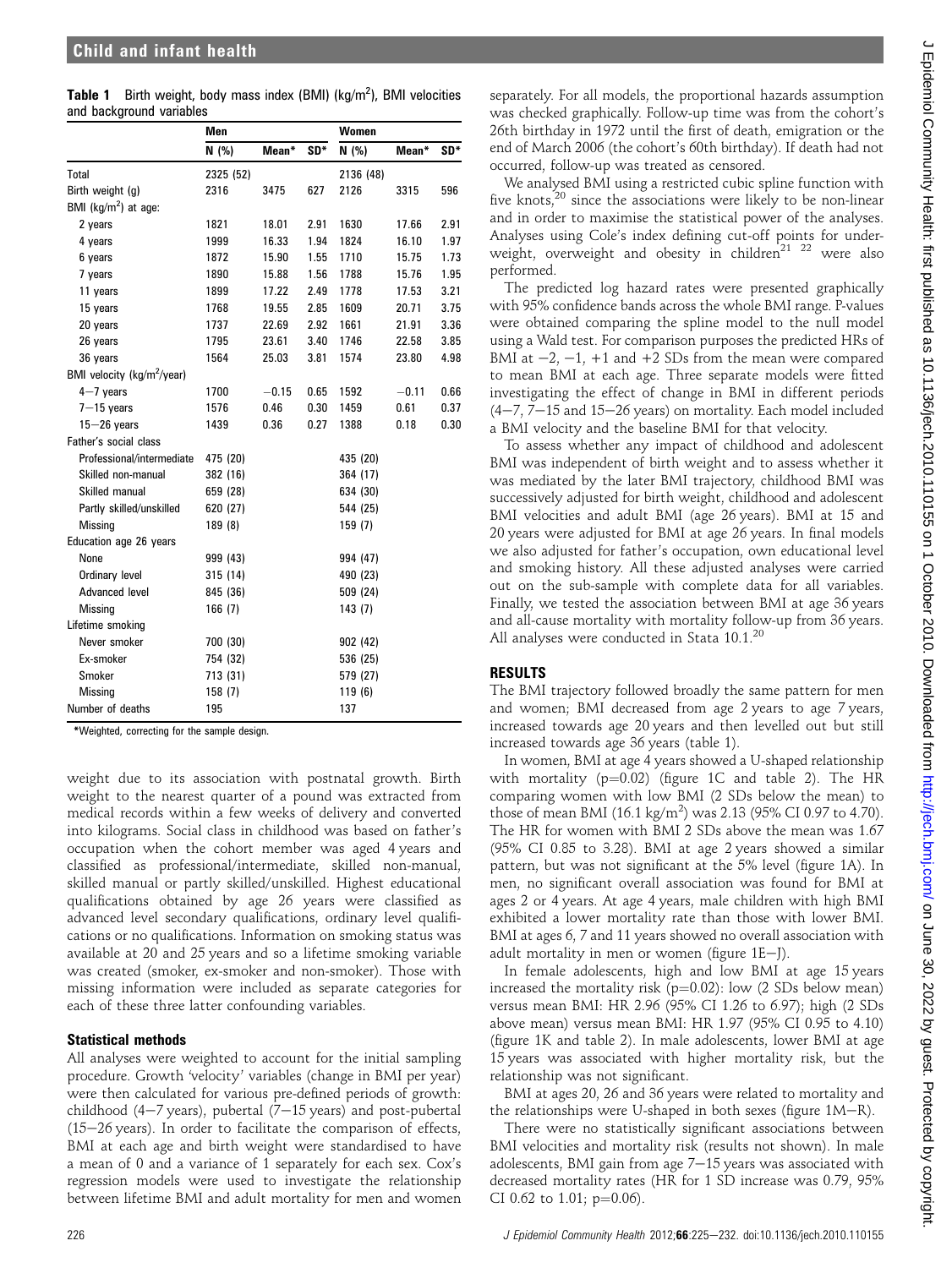# Child and infant health

Figure 1 Body mass index (BMI) (kg/m<sup>2</sup> ) and log mortality HRs (with 95% CI bands) at ages 2, 4, 6, 7, 11, 15, 20, 26 and 36 years. Reference point is BMI value  $0$  (=mean BMI), and log hazard rate is compared to this reference point for all other BMI values. Log HRs are estimated in Cox regression using cubic splines. (A) Overall  $p=0.46$ ; (B) overall  $p=0.64$ ; (C) overall  $p=0.02$ ; (D) overall  $p=0.18$ ; (E) overall  $p=0.93$ ; (F) overall  $p=0.53$ ; (G) overall  $p=0.66$ ; (H) overall  $p=0.95$ ; (I) overall  $p=0.63$ ; (J) overall  $p=0.16$ ; (K) overall  $p=0.02$ ; (L) overall  $p=0.31$ ; (M) overall  $p=0.02$ ; (N) overall  $p=0.001$ ; (0) overall  $p=0.02$ ; (P) overall  $p$ <0.001; (Q) overall  $p$ =0.01; (R) overall p<0.001.

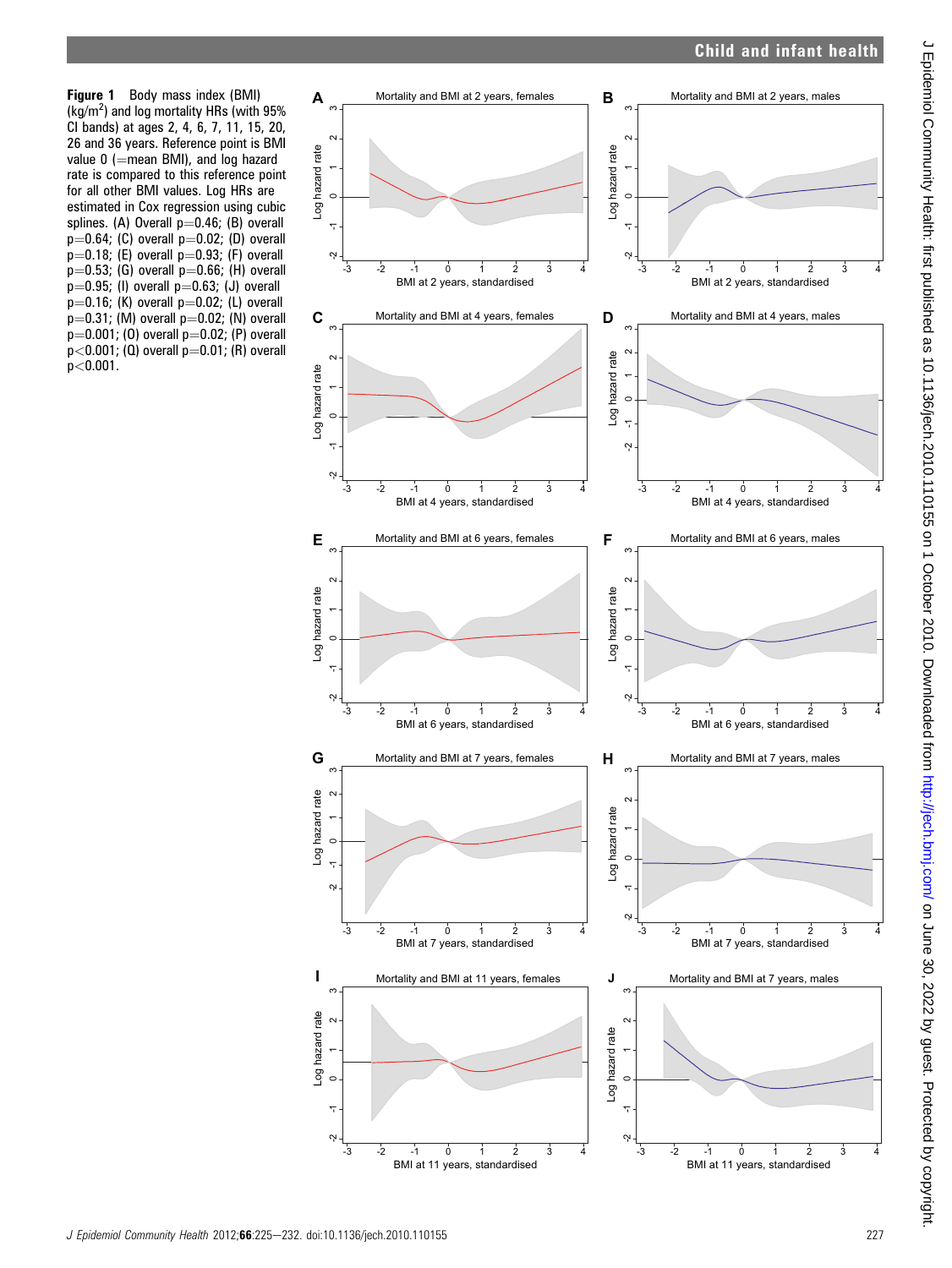

#### Adjusted analyses

The sub-samples of respondents with complete data on all variables used in analyses (in tables 3 and 4) did not differ from the full sample in regards to overall mortality rate, initial mean BMI or childhood social class distribution. Among female children, the unadjusted U-shaped association at age 4 years was stronger than in the larger sample (table 2). The association persisted after adjustment for birth weight (table 3). Further adjustment for BMI velocities and adult BMI attenuated the increased risk for those with low BMI, but the increased risk for those with high BMI was strengthened. The association was robust against further adjustment for childhood social class,

educational level at age 26 years and smoking. The non-significant negative association among men changed only slightly after adjustments.

In female adolescents, the U-shaped association at age 15 years was attenuated after adjustment for adult BMI but strengthened again after additional adjustment for the confounders (table 4). In male adolescents, the protective effect of high BMI at age 15 years was more pronounced in the sub-sample than in the full sample, and was robust against adjustment for adult BMI and confounders. In men, the increased risk for those with high BMI at age 20 years was considerably reduced when adjusted for BMI at age 26 years and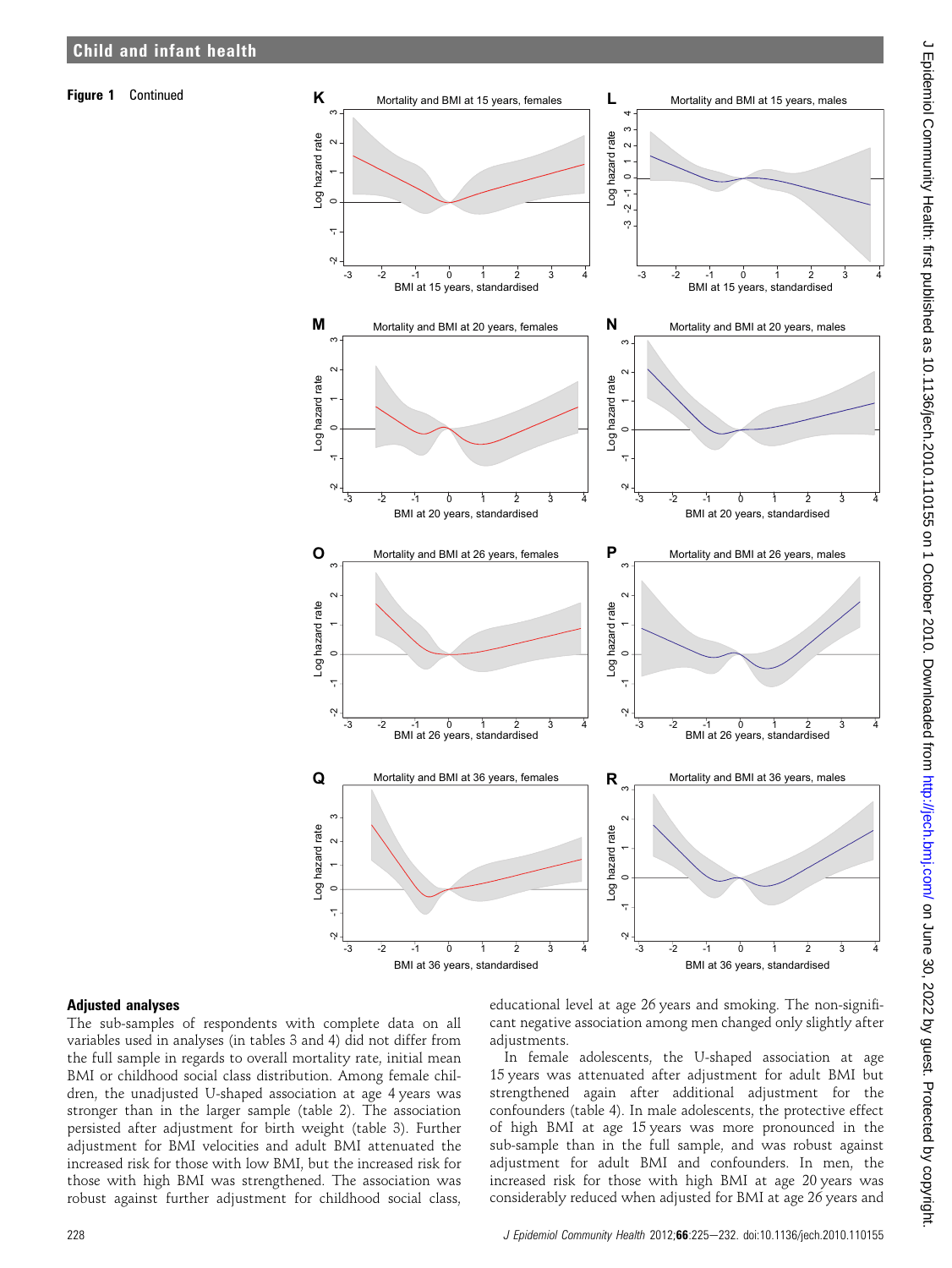|  | <b>Table 2</b> Unadjusted mortality HRs (with 95% CI) at selected body           |  |  |  |
|--|----------------------------------------------------------------------------------|--|--|--|
|  | mass index (BMI) (kg/m <sup>2</sup> ) SDs at ages 2, 4, 6, 7, 11, 15, 20, 26 and |  |  |  |
|  | 36 years. (Results correspond to figure 1). HRs predicted from Cox               |  |  |  |
|  | regressions using cubic spline models                                            |  |  |  |

| <b>BMI</b><br><b>BMI</b><br>BMI SD<br>value<br>HR (95% CI)<br>value<br>HR (95% CI)<br>2 years<br>$-2$<br>13.0<br>$0.69$ (0.18 to 2.70)<br>12.8<br>1.86 $(0.72$ to 4.77)<br>$-1$<br>15.4<br>1.35 (0.77 to 2.38)<br>15.2<br>1.00 (0.53 to 1.88)<br>0<br>18.0<br>17.7<br>1<br>1<br>20.6<br>20.1<br>1<br>1.16 $(0.67$ to 2.01)<br>0.82 (0.40 to 1.70)<br>2<br>23.2<br>1.31 (0.74 to 2.35)<br>22.6<br>1.02 (0.50 to 2.10)<br>Overall p value<br>$p = 0.64$<br>$p=0.46$<br>4 years<br>$^{-2}$<br>13.0<br>1.47 (0.76 to 2.84)<br>12.7<br>2.13 (0.97 to 4.70)<br>$-1$<br>14.7<br>0.86 (0.49 to 1.50)<br>1.98 (1.02 to 3.80)<br>14.3<br>0<br>16.3<br>1<br>16.1<br>1<br>1<br>18.0<br>$0.90$ (0.52 to 1.57)<br>17.8<br>$0.95$ (0.49 to 1.83)<br>2<br>19.6<br>$0.59$ (0.29 to 1.18)<br>19.4<br>1.67 (0.85 to 3.28)<br>Overall p value<br>$p = 0.18$<br>$p=0.02$ |
|-----------------------------------------------------------------------------------------------------------------------------------------------------------------------------------------------------------------------------------------------------------------------------------------------------------------------------------------------------------------------------------------------------------------------------------------------------------------------------------------------------------------------------------------------------------------------------------------------------------------------------------------------------------------------------------------------------------------------------------------------------------------------------------------------------------------------------------------------------|
|                                                                                                                                                                                                                                                                                                                                                                                                                                                                                                                                                                                                                                                                                                                                                                                                                                                     |
|                                                                                                                                                                                                                                                                                                                                                                                                                                                                                                                                                                                                                                                                                                                                                                                                                                                     |
|                                                                                                                                                                                                                                                                                                                                                                                                                                                                                                                                                                                                                                                                                                                                                                                                                                                     |
|                                                                                                                                                                                                                                                                                                                                                                                                                                                                                                                                                                                                                                                                                                                                                                                                                                                     |
|                                                                                                                                                                                                                                                                                                                                                                                                                                                                                                                                                                                                                                                                                                                                                                                                                                                     |
|                                                                                                                                                                                                                                                                                                                                                                                                                                                                                                                                                                                                                                                                                                                                                                                                                                                     |
|                                                                                                                                                                                                                                                                                                                                                                                                                                                                                                                                                                                                                                                                                                                                                                                                                                                     |
|                                                                                                                                                                                                                                                                                                                                                                                                                                                                                                                                                                                                                                                                                                                                                                                                                                                     |
|                                                                                                                                                                                                                                                                                                                                                                                                                                                                                                                                                                                                                                                                                                                                                                                                                                                     |
|                                                                                                                                                                                                                                                                                                                                                                                                                                                                                                                                                                                                                                                                                                                                                                                                                                                     |
|                                                                                                                                                                                                                                                                                                                                                                                                                                                                                                                                                                                                                                                                                                                                                                                                                                                     |
|                                                                                                                                                                                                                                                                                                                                                                                                                                                                                                                                                                                                                                                                                                                                                                                                                                                     |
|                                                                                                                                                                                                                                                                                                                                                                                                                                                                                                                                                                                                                                                                                                                                                                                                                                                     |
|                                                                                                                                                                                                                                                                                                                                                                                                                                                                                                                                                                                                                                                                                                                                                                                                                                                     |
|                                                                                                                                                                                                                                                                                                                                                                                                                                                                                                                                                                                                                                                                                                                                                                                                                                                     |
| 6 years                                                                                                                                                                                                                                                                                                                                                                                                                                                                                                                                                                                                                                                                                                                                                                                                                                             |
| $^{-2}$<br>13.3<br>0.99 (0.40 to 2.44)<br>12.8<br>1.18 $(0.44$ to 3.15)                                                                                                                                                                                                                                                                                                                                                                                                                                                                                                                                                                                                                                                                                                                                                                             |
| $-1$<br>14.5<br>0.73 (0.41 to 1.30)<br>14.2<br>1.33 (0.69 to 2.61)                                                                                                                                                                                                                                                                                                                                                                                                                                                                                                                                                                                                                                                                                                                                                                                  |
| 0<br>15.9<br>1<br>15.7<br>1                                                                                                                                                                                                                                                                                                                                                                                                                                                                                                                                                                                                                                                                                                                                                                                                                         |
| 1<br>0.95 (0.52 to 1.72)<br>17.1<br>17.3<br>1.09 (0.56 to 2.12)                                                                                                                                                                                                                                                                                                                                                                                                                                                                                                                                                                                                                                                                                                                                                                                     |
| 2<br>18.5<br>1.16 (0.64 to 2.10)<br>18.6<br>1.16 (0.54 to 2.47)                                                                                                                                                                                                                                                                                                                                                                                                                                                                                                                                                                                                                                                                                                                                                                                     |
| Overall p value<br>$p=0.53$<br>$p = 0.93$                                                                                                                                                                                                                                                                                                                                                                                                                                                                                                                                                                                                                                                                                                                                                                                                           |
| 7 years                                                                                                                                                                                                                                                                                                                                                                                                                                                                                                                                                                                                                                                                                                                                                                                                                                             |
| $^{-2}$<br>13.2<br>$0.87$ (0.37 to 2.01)<br>12.5<br>0.58 (0.13 to 2.62)                                                                                                                                                                                                                                                                                                                                                                                                                                                                                                                                                                                                                                                                                                                                                                             |
| $-1$<br>14.6<br>0.86 (0.48 to 1.52)<br>1.11 (0.59 to 2.09)<br>14.1                                                                                                                                                                                                                                                                                                                                                                                                                                                                                                                                                                                                                                                                                                                                                                                  |
| 15.9<br>15.7<br>0<br>1<br>1                                                                                                                                                                                                                                                                                                                                                                                                                                                                                                                                                                                                                                                                                                                                                                                                                         |
| 1<br>$0.98$ (0.55 to 1.76)<br>17.4<br>0.93 (0.52 to 1.66)<br>17.3                                                                                                                                                                                                                                                                                                                                                                                                                                                                                                                                                                                                                                                                                                                                                                                   |
| 2<br>18.5<br>0.88 (0.46 to 1.67)<br>18.9<br>1.15 (0.63 to 2.10)                                                                                                                                                                                                                                                                                                                                                                                                                                                                                                                                                                                                                                                                                                                                                                                     |
| Overall p value<br>$p = 0.95$<br>$p=0.66$                                                                                                                                                                                                                                                                                                                                                                                                                                                                                                                                                                                                                                                                                                                                                                                                           |
| 11 years                                                                                                                                                                                                                                                                                                                                                                                                                                                                                                                                                                                                                                                                                                                                                                                                                                            |
| $^{-2}$<br>13.0<br>2.93 (1.08 to 7.97)<br>11.4<br>1.01 $(0.14$ to 7.23)                                                                                                                                                                                                                                                                                                                                                                                                                                                                                                                                                                                                                                                                                                                                                                             |
| $-1$<br>1.21 (0.71 to 2.03)<br>14.8<br>1.04 (0.58 to 1.87)<br>15.1                                                                                                                                                                                                                                                                                                                                                                                                                                                                                                                                                                                                                                                                                                                                                                                  |
| 17.3<br>17.5<br>0<br>1<br>1                                                                                                                                                                                                                                                                                                                                                                                                                                                                                                                                                                                                                                                                                                                                                                                                                         |
| 1<br>20.1<br>19.4<br>$0.76$ (0.42 to 1.36)<br>0.73 (0.39 to 1.37)                                                                                                                                                                                                                                                                                                                                                                                                                                                                                                                                                                                                                                                                                                                                                                                   |
| 2<br>0.84 (0.45 to 1.58)<br>0.93 (0.50 to 1.73)<br>21.6<br>22.8                                                                                                                                                                                                                                                                                                                                                                                                                                                                                                                                                                                                                                                                                                                                                                                     |
| Overall p value<br>$p = 0.16$<br>$p=0.63$                                                                                                                                                                                                                                                                                                                                                                                                                                                                                                                                                                                                                                                                                                                                                                                                           |
| 15 years                                                                                                                                                                                                                                                                                                                                                                                                                                                                                                                                                                                                                                                                                                                                                                                                                                            |
| $^{-2}$<br>14.8<br>2.10 (0.87 to 5.04)<br>14.6<br>2.96 (1.26 to 6.97)                                                                                                                                                                                                                                                                                                                                                                                                                                                                                                                                                                                                                                                                                                                                                                               |
| $-1$<br>0.92 (0.50 to 1.69)<br>1.66 (0.77 to 3.59)<br>17.2<br>17.6                                                                                                                                                                                                                                                                                                                                                                                                                                                                                                                                                                                                                                                                                                                                                                                  |
| 0<br>19.6<br>1<br>1<br>20.7                                                                                                                                                                                                                                                                                                                                                                                                                                                                                                                                                                                                                                                                                                                                                                                                                         |
| 1<br>22.1<br>$0.87$ (0.48 to 1.57)<br>23.6<br>1.41 (0.68 to 2.93)                                                                                                                                                                                                                                                                                                                                                                                                                                                                                                                                                                                                                                                                                                                                                                                   |
| 2<br>24.5<br>$0.51$ (0.16 to 1.69)<br>26.7<br>1.97 $(0.95$ to 4.10)                                                                                                                                                                                                                                                                                                                                                                                                                                                                                                                                                                                                                                                                                                                                                                                 |
| Overall p value<br>$p=0.31$<br>$p=0.02$<br>20 years                                                                                                                                                                                                                                                                                                                                                                                                                                                                                                                                                                                                                                                                                                                                                                                                 |
| $^{-2}$<br>1.82 (0.56 to 5.92)<br>17.7<br>$3.99$ (1.76 to 6.58)<br>16.1                                                                                                                                                                                                                                                                                                                                                                                                                                                                                                                                                                                                                                                                                                                                                                             |
| $-1$<br>1.10 (0.58 to 2.09)<br>20.1<br>18.9<br>0.90 (0.44 to 1.87)                                                                                                                                                                                                                                                                                                                                                                                                                                                                                                                                                                                                                                                                                                                                                                                  |
| 0<br>1<br>21.8<br>1<br>22.6                                                                                                                                                                                                                                                                                                                                                                                                                                                                                                                                                                                                                                                                                                                                                                                                                         |
| 1<br>25.1<br>1.11 (0.59 to 2.10)<br>24.8<br>$0.59$ (0.29 to 1.21)                                                                                                                                                                                                                                                                                                                                                                                                                                                                                                                                                                                                                                                                                                                                                                                   |
| 2<br>1.45 (0.78 to 2.69)<br>0.86 (0.44 to 1.91)<br>27.6<br>28.0                                                                                                                                                                                                                                                                                                                                                                                                                                                                                                                                                                                                                                                                                                                                                                                     |
| Overall p value<br>$p=0.001$<br>$p=0.02$                                                                                                                                                                                                                                                                                                                                                                                                                                                                                                                                                                                                                                                                                                                                                                                                            |
| 26 years                                                                                                                                                                                                                                                                                                                                                                                                                                                                                                                                                                                                                                                                                                                                                                                                                                            |
| $^{-2}$<br>17.6<br>1.57 (0.62 to 3.97)<br>16.1<br>4.35 (1.76 to 10.8)                                                                                                                                                                                                                                                                                                                                                                                                                                                                                                                                                                                                                                                                                                                                                                               |
| $-1$<br>$0.94$ (0.53 to 1.64)<br>$1.54$ (0.76 to 3.11)<br>20.6<br>19.1                                                                                                                                                                                                                                                                                                                                                                                                                                                                                                                                                                                                                                                                                                                                                                              |
| 1<br>22.5<br>1<br>0<br>23.4                                                                                                                                                                                                                                                                                                                                                                                                                                                                                                                                                                                                                                                                                                                                                                                                                         |
| 1<br>0.64 (0.34 to 1.22)<br>1.11 (0.56 to 2.22)<br>26.3<br>25.6                                                                                                                                                                                                                                                                                                                                                                                                                                                                                                                                                                                                                                                                                                                                                                                     |
| 2<br>1.41 (0.79 to 2.50)<br>1.44 (0.72 to 2.88)<br>29.1<br>28.9                                                                                                                                                                                                                                                                                                                                                                                                                                                                                                                                                                                                                                                                                                                                                                                     |
| Overall p value<br>p<0.001<br>$p=0.01$                                                                                                                                                                                                                                                                                                                                                                                                                                                                                                                                                                                                                                                                                                                                                                                                              |
| 36 years                                                                                                                                                                                                                                                                                                                                                                                                                                                                                                                                                                                                                                                                                                                                                                                                                                            |
| $^{-2}$<br>18.3<br>3.19 (1.53 to 6.65)<br>16.2<br>5.70 (2.01 to 16.2)                                                                                                                                                                                                                                                                                                                                                                                                                                                                                                                                                                                                                                                                                                                                                                               |
| Continued                                                                                                                                                                                                                                                                                                                                                                                                                                                                                                                                                                                                                                                                                                                                                                                                                                           |

| Table 2 | Continued |
|---------|-----------|
|         |           |

|                 | Men          |                       | Women               |                     |
|-----------------|--------------|-----------------------|---------------------|---------------------|
| <b>BMI SD</b>   | BMI<br>value | <b>HR (95% CI)</b>    | <b>BMI</b><br>value | <b>HR (95% CI)</b>  |
| $-1$            | 21.6         | 1.08 (0.57 to 2.01)   | 19.5                | 1.15 (0.51 to 2.54) |
| 0               | 24.8         |                       | 23.6                |                     |
|                 | 28.1         | $0.79$ (0.40 to 1.56) | 27.7                | 1.28 (0.61 to 2.68) |
| $\overline{2}$  | 31.4         | 1.41 (0.74 to 2.68)   | 31.8                | 1.81 (0.86 to 3.79) |
| Overall p value |              | p<0.001               |                     | $p=0.01$            |

Cole's international cut-off points for obesity (corresponds to 30 kg/m<sup>2</sup> at 18 years)<sup>20</sup>: age 2 y: M=20.1, F=19.8; age 4 y: M=19.3, F=19.2; age 6 y: M=19.8, F=19.7; age 7 y: M=20.6, F=20.5; age 11 y: M=25.1, F=25.4; age 15 y: M=25.1, F=25.4. Cole's international cut-off points for underweight (corresponds to  $18.5 \text{ kg/m}^2$  at 18 years)<sup>21</sup>: age 2 y: M=15.1, F=14.8; age 4 y: M=14.4, F=14.2; age 6 y: M=14.1, F=13.8; age 7 y: M=14.0, F=13.9; age 11 y: M=15.0, F=15.1; age 15 y: M=17.0,  $F = 17.5.$ 

confounders (table 4). However, the increased risk for men with low BMI persisted, and was strengthened after adjustment for adult BMI, and the association in the fully adjusted model remained significant. In women, the association at age 20 years was attenuated when adjusted for BMI at age 26 years.

Findings using a categorical variable based on cut-offs from Cole's index were similar to those using splines and, thus, are not presented.

# DISCUSSION

In women, BMI from adolescence (15 years) onwards showed a consistent U-shaped relationship with adult mortality and a similar relationship occurred in men from early adulthood (20 years). BMI at most of the earlier ages did not show any relationship. The relationship of adolescent BMI with adult mortality in women was partially attenuated by adult BMI. In early adulthood, the U-shaped association was mediated by later BMI although the increased risk among those of low BMI persisted in men.

## Advantages and limitations

This study is unique in being able to relate BMI across life with adult mortality and to assess whether any early life association is a result of tracking of BMI into adulthood or due to confounding variables from across the life course. Heights and weights in childhood and adolescence, from which BMI was calculated, were measured rather than being self-reported. Heights and weights were self-reported at ages 20 and 26 years, and, particularly among men, the association of BMI with mortality at age 20 years was stronger and of a different shape to that observed with measured BMI at age 15 years. However, if study members tended to under-report their weight this would have been likely to dilute rather than strengthen the association between high BMI and mortality. Further, the comparability of the associations with mortality of BMI at age 26 years and BMI at 36 years suggests that any bias is likely to be small. In contrast to our study, most previous studies have been larger, but without this detailed information on BMI in childhood, adolescence and adulthood or on confounding variables.

BMI is the only measure of adiposity available in earlier life in the NSHD and, although it is not the most ideal measure of adiposity in children and adolescents, it is considered a reasonable measure of fatness.<sup>23</sup> The lack of obese children and adolescents in the NSHD may mean that we lacked statistical power to assess the impact of early life obesity on adult mortality. At 4 years, where we do observe a relationship, and at 2 years, a BMI above 2 SDs in our sample would be regarded as obese according to Cole's index.21 However, being above 2 SDs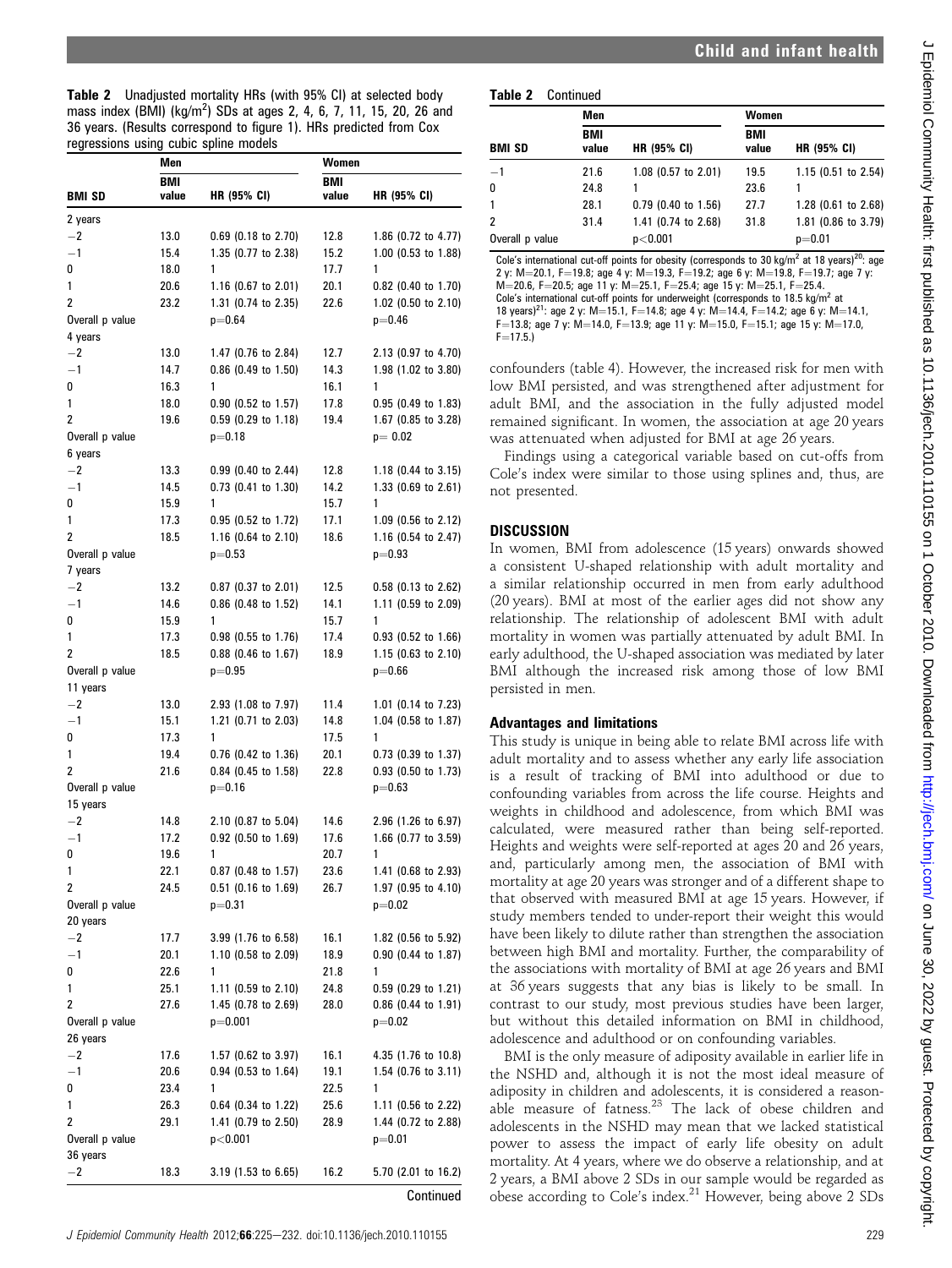| Table 3 Body mass index (BMI) (kg/m <sup>2</sup> ) at age 4 years and mortality HRs (with 95% CI), adjusted successively for birth weight, BMI velocities, BMI |  |  |  |  |
|----------------------------------------------------------------------------------------------------------------------------------------------------------------|--|--|--|--|
| at 26 years and confounders* (sample is those with non-missing observations on all variables; 1152 males and 1112 females).                                    |  |  |  |  |

| <b>BMI SD at</b><br>age 4 years | <b>Unadjusted</b><br>HRs. | <b>Adjusted for</b><br>birth weight | $+$ adjusted for<br><b>BMI</b> velocity<br>age $4-7$ years | $+$ adjusted for<br><b>BMI</b> velocity<br>$7 - 15$ years | $+$ adjusted for<br>BMI at 26 years* | $+$ adjusted for<br>confounders + |
|---------------------------------|---------------------------|-------------------------------------|------------------------------------------------------------|-----------------------------------------------------------|--------------------------------------|-----------------------------------|
| Men                             |                           |                                     |                                                            |                                                           |                                      |                                   |
| $-2$                            | $0.98$ (0.28 to 3.41)     | $0.97$ (0.27 to 3.52)               | $0.91$ (0.24 to 3.38)                                      | $0.89$ (0.24 to 3.31)                                     | $0.99$ (0.27 to 3.68)                | $0.97$ (0.23 to 4.07)             |
| $-1$                            | $0.96$ (0.45 to 2.04)     | $0.93$ (0.43 to 2.02)               | $0.90$ (0.37 to 2.17)                                      | $0.87$ (0.36 to 2.11)                                     | $0.89$ (0.37 to 2.15)                | 0.89 (0.37 to 2.12)               |
| 0                               |                           |                                     |                                                            |                                                           |                                      |                                   |
|                                 | $0.66$ (0.27 to 1.64)     | $0.64$ (0.26 to 1.57)               | $0.66$ (0.29 to 1.52)                                      | $0.65$ (0.28 to 1.49)                                     | $0.58$ (0.25 to 1.33)                | $0.47$ (0.20 to 1.13)             |
| $\mathbf{2}$                    | 0.32 (0.10 to 1.04)       | $0.31$ (0.09 to 1.02)               | $0.33$ (0.10 to 1.09)                                      | 0.31 (0.10 to 1.02)                                       | $0.28$ (0.08 to 0.95)                | $0.28$ (0.07 to 0.98)             |
| Overall p value                 | $p = 0.42$                | $p=0.42$                            | $p=0.50$                                                   | $p = 0.43$                                                | $p = 0.36$                           | $p=0.32$                          |
| Women                           |                           |                                     |                                                            |                                                           |                                      |                                   |
| $-2$                            | 3.56 (1.27 to 9.99)       | 3.92 (1.40 to 10.9)                 | 2.90 (0.97 to 8.67)                                        | $2.96$ (0.98 to 8.90)                                     | $2.81$ (0.91 to 8.63)                | 2.71 (0.84 to 8.70)               |
| $-1$                            | 3.25 (1.41 to 7.51)       | 3.36 (1.42 to 7.93)                 | 2.99 (1.26 to 7.14)                                        | 2.96 (1.25 to 7.05)                                       | $2.59$ (1.08 to 6.23)                | 3.09 (1.18 to 8.12)               |
| 0                               |                           |                                     |                                                            |                                                           |                                      |                                   |
|                                 | $1.61$ (0.68 to 3.81)     | 1.66 (0.72 to 3.82)                 | 1.86 (0.80 to 4.38)                                        | 1.88 (0.79 to 4.50)                                       | 1.89 (0.78 to 4.57)                  | 2.65 (1.02 to 6.88)               |
| $\overline{2}$                  | 3.02 (1.31 to 6.99)       | 3.16 (1.37 to 7.31)                 | 3.97 (1.64 to 9.65)                                        | 4.07 (1.66 to 10.0)                                       | 3.84 (1.48 to 10.0)                  | 6.72 (2.24 to 20.2)               |
| Overall p value                 | $p = 0.005$               | $p=0.005$                           | $p=0.002$                                                  | $p=0.002$                                                 | $p=0.008$                            | $p=0.001$                         |

\*Modelled using splines as in figure 1.

yChildhood social class, educational level at age 26 years, lifetime smoking.

at ages 6, 7 and 11 years would not be defined as obese, although they would be overweight. For example, in 11-year-old male adolescents, the BMI corresponding to 2 SDs above the mean was 21.6 kg/m $^2$ . In comparison, Cole defines obesity as 25.1 kg/  $m^2$  (overweight has cut-off 20.6 kg/m<sup>2</sup>).<sup>21</sup> Therefore, stronger relationships at these ages may be observed in more recent cohorts with greater levels of childhood obesity. Thus, it is unclear whether the results are generalisable to contemporary cohorts where the distribution of BMI is different to that observed in the 1946 cohort. However, contemporary cohorts do not have mortality outcomes to be able to assess the relationship of interest. Although the lack of associations observed here in relation to childhood BMI may be due to the lack of obese children, it is also possible that high childhood BMI is not a risk factor for mortality. For example, it has been suggested that childhood obesity may not result in a greater CVD risk if other risk factors remain well-controlled in the intervening years.<sup>24</sup> In addition, the findings do apply to the adult population of today, as a British cohort born in 1958 cohort had very similar childhood BMI to the 1946 cohort, $25$  and might shed some light on current mortality patterns.

Survival bias may have influenced our findings since follow-up for mortality began at age 26 years. Additional analyses of those dying before age 26 years showed no differences in birth weight or early BMI compared to those included in our analysis. Selection bias might also exist in the adjusted models since these were based on subsamples. However, the sub-samples did not differ from the full sample with regards to mortality rates, BMI or childhood class and the unadjusted associations were very similar to those observed in the full sample. This suggests that the sub-samples are representative of the full sample.

#### Comparisons with other studies

The few studies that have investigated the relationship between childhood BMI and adult mortality have produced conflicting findings. $6-8$  However, unlike our study, these previous studies have BMI measured on each participant only once during early life. Further, since all are based on age heterogeneous cohorts, the measure of BMI is recorded over a wide range of ages from early childhood to adolescence.

A J-shaped relationship between childhood BMI, measured once when the cohort was aged between 2 and 14 years in

| Table 4 Body mass index (BMI) (kg/m <sup>2</sup> ) and mortality HRs (with 95% CI) at ages 15 and 20 years, adjusted for BMI at 26 years and confounders* |  |
|-----------------------------------------------------------------------------------------------------------------------------------------------------------|--|
| (sample is those with non-missing observations on all variables)                                                                                          |  |

|                 | Men                   |                                      |                                   | Women                 |                                      |                                  |  |
|-----------------|-----------------------|--------------------------------------|-----------------------------------|-----------------------|--------------------------------------|----------------------------------|--|
| <b>BMI SD</b>   | <b>Unadjusted HRs</b> | $+$ adjusted for<br>BMI at 26 years* | $+$ adjusted for<br>confounders + | <b>Unadjusted HRs</b> | $+$ adjusted for<br>BMI at 26 years* | $+$ adjusted for<br>confounders+ |  |
| 15 years        | $N = 1439$            |                                      |                                   | $N = 1388$            |                                      |                                  |  |
| $-2$            | $2.10$ (0.71 to 6.16) | 1.36 (0.48 to 3.86)                  | $1.65$ (0.52 to 5.23)             | 5.74 (2.10 to 15.7)   | 3.01 (0.88 to 10.3)                  | 5.60 (1.28 to 24.4)              |  |
| $-1$            | $1.10$ (0.55 to 2.19) | 1.05 (0.49 to 2.25)                  | $1.15$ (0.52 to 2.54)             | 1.41 (0.63 to 3.17)   | 1.09 (0.46 to 2.59)                  | 1.13 (0.47 to 2.70)              |  |
| 0               |                       |                                      |                                   |                       |                                      |                                  |  |
|                 | $0.91$ (0.45 to 1.85) | $0.81$ (0.40 to 1.64)                | $0.82$ (0.39 to 1.71)             | 1.12 (0.49 to 2.57)   | $1.28$ (0.51 to 3.20)                | 1.43 (0.54 to 3.80)              |  |
| 2               | $0.08$ (0.02 to 0.38) | $0.06$ (0.01 to 0.30)                | $0.06$ (0.01 to 0.30)             | 1.58 (0.72 to 3.49)   | $1.65$ (0.63 to 4.34)                | 1.94 (0.70 to 5.42)              |  |
| Overall p value | $p=0.01$              | $p=0.01$                             | $p=0.01$                          | $p=0.04$              | $p=0.20$                             | $p=0.10$                         |  |
| 20 years        | $N = 1471$            |                                      |                                   | $N=1476$              |                                      |                                  |  |
| $-2$            | 3.52 (1.71 to 7.26)   | 7.25 (2.02 to 25.9)                  | 7.00 (1.94 to 25.2)               | 1.49 (0.40 to 5.50)   | $0.42$ (0.05 to 3.27)                | 0.43 (0.06 to 3.22)              |  |
| $-1$            | $0.96$ (0.48 to 1.94) | 1.12 (0.49 to 2.56)                  | $1.00$ (0.43 to 2.31)             | $0.96$ (0.43 to 2.14) | $0.62$ (0.23 to 1.63)                | $0.55$ (0.21 to 1.43)            |  |
| 0               |                       |                                      |                                   |                       |                                      |                                  |  |
|                 | 1.06 (0.52 to 2.13)   | 1.17 (0.48 to 2.82)                  | 1.11 (0.45 to 2.70)               | $0.61$ (0.28 to 1.36) | $0.60$ (0.25 to 1.47)                | 0.56 (0.23 to 1.37)              |  |
| 2               | 1.55 (0.80 to 3.00)   | 1.12 (0.43 to 2.95)                  | 1.00 $(0.37$ to 2.71)             | $0.91$ (0.40 to 2.05) | 1.02 (0.36 to 2.84)                  | 1.01 (0.37 to 2.79)              |  |
| Overall p value | p<0.001               | $p=0.03$                             | $p=0.02$                          | $p=0.01$              | $p=0.20$                             | $p=0.12$                         |  |

\*Modelled using splines as in figure 1.

yChildhood social class, educational level at age 26 years, lifetime smoking.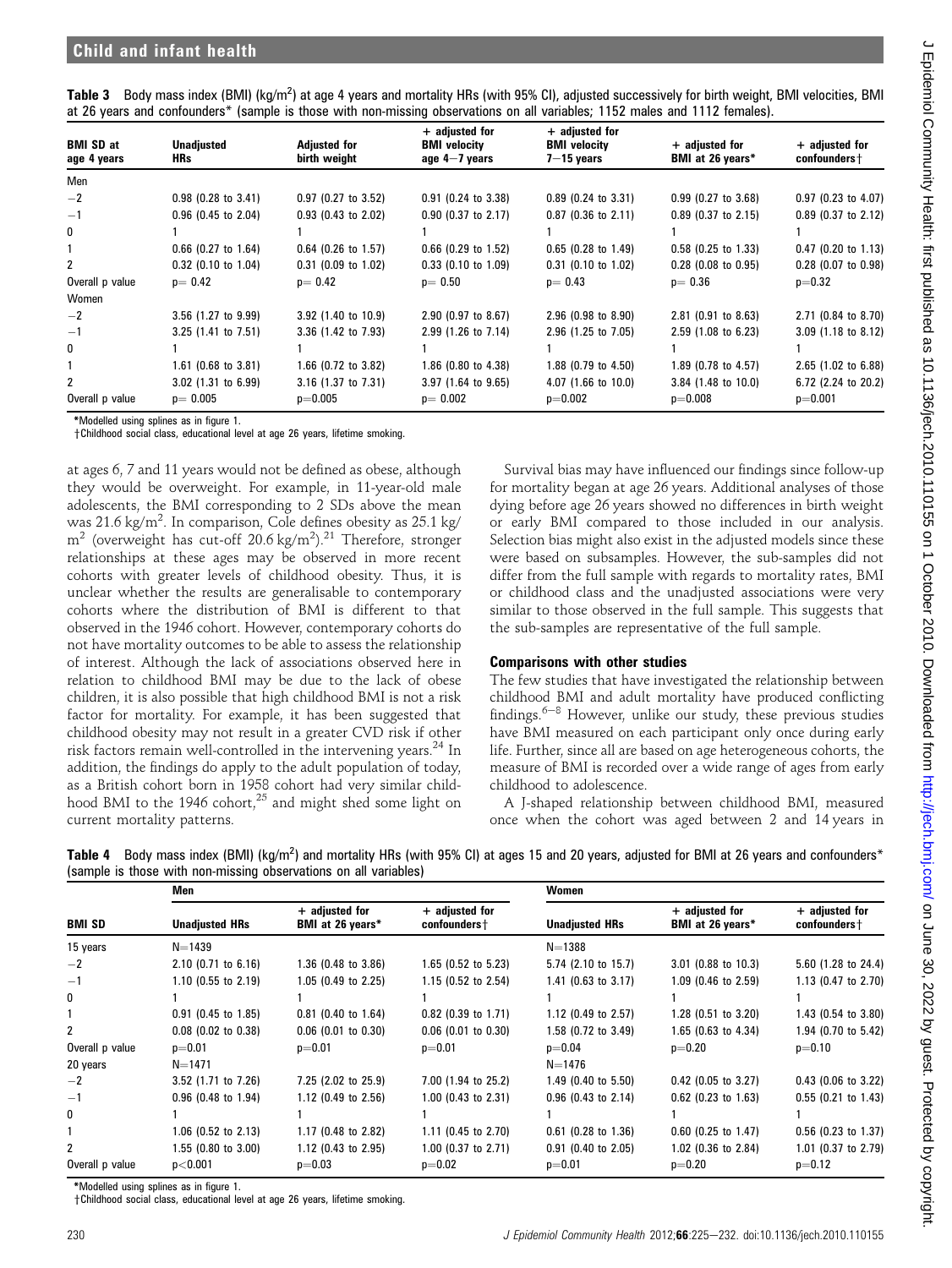follow-up was from age 26 years; thus, excluding childhood mortality. Childhood growth has been found to be associated with numerous health outcomes in the NSHD and other studies. Both high and low BMI have been found to be associated with increased risks depending on whether considering BMI in childhood or adolescence and depending on the health outcome of interest.<sup>30-32</sup> High childhood BMI has been found to be related to metabolic syndrome suggesting that continuous obesity from childhood to adulthood serves as a generator for prolonged insulin resistance, which results in clustering of CVD risk factors.<sup>5</sup> Previous findings from the NSHD suggested that large increases in BMI during adolescence had a detrimental influence on adult blood pressure<sup>30</sup> and high-density lipoprotein cholesterol.<sup>31</sup> Hence, the influence of high BMI in adolescence on such cardiovascular risk factors and subsequent CVD mortality may explain the association between high adolescent BMI and mortality. Fast increases in BMI in childhood were associated with an increased rate of breast cancer in the  $NSHD<sup>33</sup>$  which might partially explain the high mortality rate in women with high childhood and adolescent BMI. Since, the cohort experienced post-World War II food rationing, it is possible that the increased mortality risk in those of low BMI in childhood is related to the impact of childhood under-nutrition on adult health.<sup>6</sup> In a British cohort born in 1947, underweight children had elevated blood pressure and cholesterol levels in later life.<sup>28</sup> Low birth weight has consistently been related with higher CVD and type 2 diabetes  $risk^{34}$ and CVD risk factors.<sup>35 36</sup> However, birth weight did not explain the excess mortality for low BMI at age 4 years in our study. Differences in accumulation of fat and muscle mass during childhood and adolescence between boys and girls may be an explanation for the sex differences in association between BMI and mortality. Locus of fat distribution during adolescence has been suggested as an explanation for the association between adolescent BMI and mortality.<sup>37</sup> High BMI is likely to indicate

## What is already known on this subject

- $\triangleright$  Adult body mass index (BMI) is consistently found to have a U-shaped relation to mortality.
- Eess is known about the impact of earlier life BMI on adult mortality.

## What does this study adds

- ▶ We show that BMI from adolescence (15 years) onwards showed a consistent U-shaped relationship with adult mortality in women.
- A similar relationship occurred in men from early adulthood (20 years).
- BMI at most of the earlier ages did not show any relationship with adult mortality.
- $\blacktriangleright$  The relationship of adolescent BMI with adult mortality in women was partially attenuated by adult BMI. In early adulthood the U-shaped association was mediated by later BMI, although the increased risk among those of low BMI persisted in men.

1937-1939, and all-cause mortality was suggested in the British Boyd Orr Cohort.<sup>6</sup> The increased mortality among the underweight was only significant when BMI was measured before 8 years. This fits with our findings where the strongest association with childhood BMI was observed at age 4 years. Two other studies found higher relative weight in childhood/adolescence to be associated with increased mortality rates for both sexes.7 8 One of these with relative weight measured at ages  $5-18$  years<sup>8</sup> found that, in agreement with our results for BMI at age 15 years, high post-pubertal relative weight was only harmful among female adolescents. The other study did not distinguish the effects of childhood from adolescent weight.<sup>7</sup>

High adolescent BMI has been consistently associated with increased adult mortality, at least in men. $9^{11-14}$  26 Some studies have shown a U-shaped relationship similar to that seen in women in the current study. In the Caerphilly study, male obesity at 18 years, based on recalled weight when study members were aged 45-59 years, was related to increased adult mortality risk $14$  and there was a tendency towards increased risk for men reporting low adolescent BMI (<20.1 kg/m<sup>2</sup>). We also observe such a non-significant tendency towards increased risk with low BMI at age 15 years in men and a significant effect at age 20 years; an age which is closer to the 18 years at which the Dutch cohort was measured and the reports from Caerphilly. Neither of these previous studies presented analyses adjusted for adult BMI. A large Norwegian cohort study found high BMI in adolescence to be predictive of increased adult mortality in the following 26 years,<sup>11</sup> which persisted after adjustments for adult BMI among women but not among men. $912'$  We found that the effect of low BMI at 15 years among women was partially explained by adult BMI, and that the excess mortality risk for high BMI at age 20 years among men was mostly explained by adult BMI. The Harvard Growth Study of 1922-1935 also produced different findings for men and women as overweight men, but not women, adolescents had increased adult mortality, which was independent of adult self-reported BMI.<sup>13</sup>

In line with our findings, obesity in adulthood has been consistently related to later increased all-cause mortality rates in both men and women, and most studies also report increased mortality risk for the underweight.<sup>27</sup> We find a persistent effect of low BMI at age 20 years among men after adjustment for BMI at age 26 years.

## Interpretation and implications

Women have been found to be more likely than men to have overweight tracking from childhood into adulthood,<sup>4</sup> which might explain the sex difference in association of BMI at ages 4 and 15 years in our study. However, the impact of BMI at age 4 years on mortality in women was not explained by adult BMI suggesting that BMI tracking is not the full explanation for the findings. BMI in childhood has been found not to be strongly related to percentage adult body fat.<sup>28</sup> In addition, low tracking of obesity from childhood to adulthood in the NSHD has previously been reported.<sup>429</sup> This low tracking may be expected in cohorts such as the NSHD born in the immediate post World War II period who experienced very different environmental conditions compared to children in later cohorts.<sup>13</sup> In later cohorts, tracking of BMI from childhood to adulthood has been consistently demonstrated.<sup>13</sup>

The increased risk among those of low BMI could be a result of reverse causality whereby those that are underweight are already ill. However, it is unlikely that this provides the full explanation for our findings for BMI at age 4 years as mortality